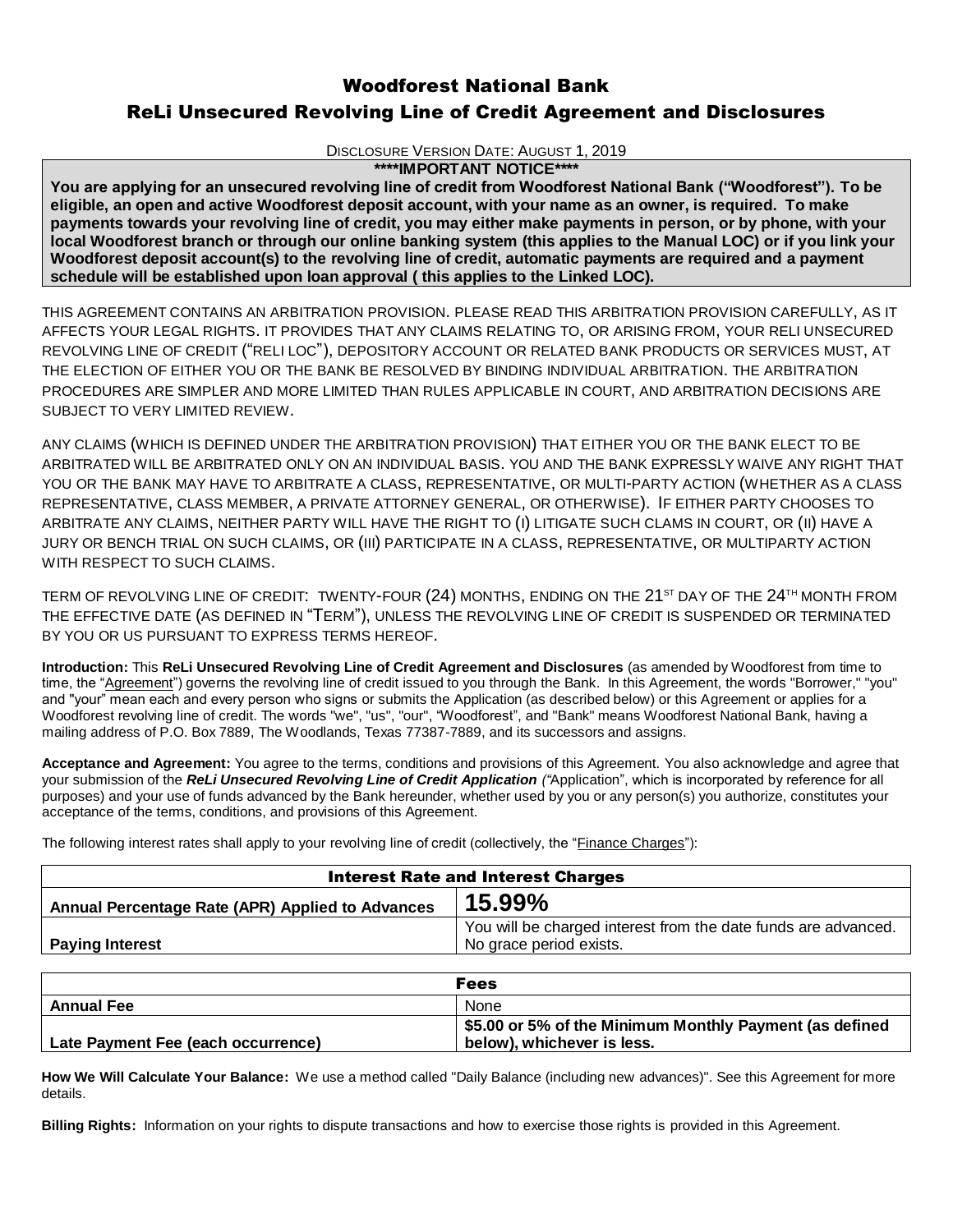**Applying for Revolving Credit:** You are applying for a revolving line of credit from the Bank. You hereby represent and warrant to the Bank that the information provided in the Application and Agreement are true, complete and correct and contain no material omissions. The Bank, and/or any other Woodforest business, may rely on this information. You authorize the Bank to obtain a consumer/credit report that we will use when considering your application for credit. You additionally authorize us to obtain credit reports and any other information about you in connection with 1) extensions of credit on your account; 2) the administration, review or collection of your account; and 3) offering you enhanced or additional products and services. If you ask, we will tell you the name and address of the credit bureau from which we obtained a report about you. Your Application will be processed by the Bank and shall remain the Bank's exclusive property.

If your Application is approved, the credit amount made available to you will be based on a review of the information you provide in the Application and your consumer/credit report; it may also include other information we may have bearing on your creditworthiness and will be advanced and repaid according to the rules set out in this Agreement. If we elect to extend credit to you pursuant to this Application and Agreement, you acknowledge that we reserve the right throughout the Term (as defined below) of this Agreement, subject to applicable law, to increase or reduce the amount of any credit we make available to you based upon any change in circumstances affecting, or potentially affecting, your creditworthiness and/or ability to repay or our ability to collect from you. You further acknowledge that we may, subject to applicable law, reduce the amount of any credit we make available to you at any time and for any or no reason including, without limitation, if you cease to maintain an active depository account relationship, in good standing, with the Bank. You should clearly indicate on your Application, and your approval letter shall reflect, whether you selected a Manual LOC or a Linked LOC, which are further defined below.

You agree to draw upon the revolving line of credit only to the limit made available to you; provided, that if you exceed the limit of revolving credit made available to you, you shall nonetheless remain liable for the amount of such excess. Further, you acknowledge that you remain liable for disbursements even if your linked account is subject to withdrawals by another person who is not a party to this Agreement

**"Manual LOC":** Is the revolving line of credit that is not linked to a Woodforest deposit account and advances on the revolving line of credit must be requested either in person, or by phone, at your local Woodforest branch or through Woodforest's online banking system.

**"Linked LOC":** Is a revolving line of credit that is linked to up to three (3) Woodforest deposit accounts. Advances on the revolving line of credit can be automatically transferred the Designated Accounts. See the Credit Advances, Linked LOC section of this Agreement for further details.

**Designated Accounts** - If you elect a Linked LOC, pursuant to this Application and Agreement you can identify up to three (3) Woodforest deposit accounts, of which you are a named owner, to which you desire your revolving credit to be linked ("Designated Accounts"). If you choose to have a Linked LOC, you are required to select a Primary Account on your Application, which will be funded first from the Linked LOC, and subsequent priority of any additional deposit accounts for advances. It is important to note that not all deposit accounts are eligible to be a Linked LOC. Any Borrower on the Linked LOC, may request a change in the order of advances to Designated Accounts by making a written request with your local Woodforest branch representative.

#### **IMPORTANT LIMITATIONS ON AVAILABILITY OF REVOLVING LINE OF CREDIT:**

**Non-availability of Revolving Line of Credit for Checking Accounts that participate in the Take Charge Program®** . A Woodforest checking account that participates in the Woodforest Take Charge Program is not eligible to obtain a revolving line of credit associated with such checking account, whether a Manual LOC or a Linked LOC, unless, and until such time as, the checking account has been removed from the Take Charge Program. If you have an open revolving line of credit, whether a Manual LOC or a Linked LOC, and then begin participation in the Woodforest Take Charge Program, Woodforest shall have the sole option of suspending your revolving line of credit until such time as the checking account has been removed from the Take Charge Program. Upon removal from the Take Charge Program, please contact your local branch to reinstate your revolving line of credit.

**Promise to Pay:** You promise to pay the Bank the total of all credit advances made by us under the revolving line of credit, any **FINANCE CHARGES**, any applicable fees, together with all amounts, costs, and expenses for which you are responsible under this Agreement (all of the foregoing shall be collectively referred to as the "Indebtedness"). If there is more than one Borrower, each is jointly and severally liable under this Agreement for all Indebtedness. This means we can require any Borrower to pay all amounts due under this Agreement, including credit advances made to any Borrower, without first attempting to collect from any other Borrower. Each Borrower authorizes any other Borrower to request and receive credit advances and to do all other things necessary to carry out the terms of this Agreement without requiring the permission of the other Borrower. If we have to collect through probate, an attorney, bankruptcy or any other proceedings, or if we should have to sue, you agree to pay all of our attorney's fees assessed by a court and court costs.

#### **Credit Advances:**

**Manual LOC:** In order to advance funds from your Manual LOC, you must request an advance either in person, or by phone, at your local Woodforest branch or through Woodforest's online banking system.

**Linked LOC:** In order to advance funds from your Linked LOC to the Designated Accounts in excess of the available balance in the Designated Accounts, you may (i) write a check; (ii) request an advance in person at your local Woodforest branch; (iii) request and advance by phone; (iv) initiate automated clearing house transactions from your Designated Accounts; (v) use your Bank-issued debit card to perform transactions; or (vi) advance funds from your revolving line of credit to the Designated Accounts using Woodforest online banking system; provided, no credit advance will take place to cover funds automatically transferred from the Designated Accounts to another Woodforest account via Account Sweep. See the Account Service Request form for further information about Account Sweep. We will use whatever balance you have in your Designated Accounts first and then we will advance funds into your Designated Accounts in the amount that you request or until we have covered the insufficient items or you have exhausted the amount of available credit in your revolving line of credit, whichever occurs first. Advances shall be made to Designated Accounts in the priority order you have selected.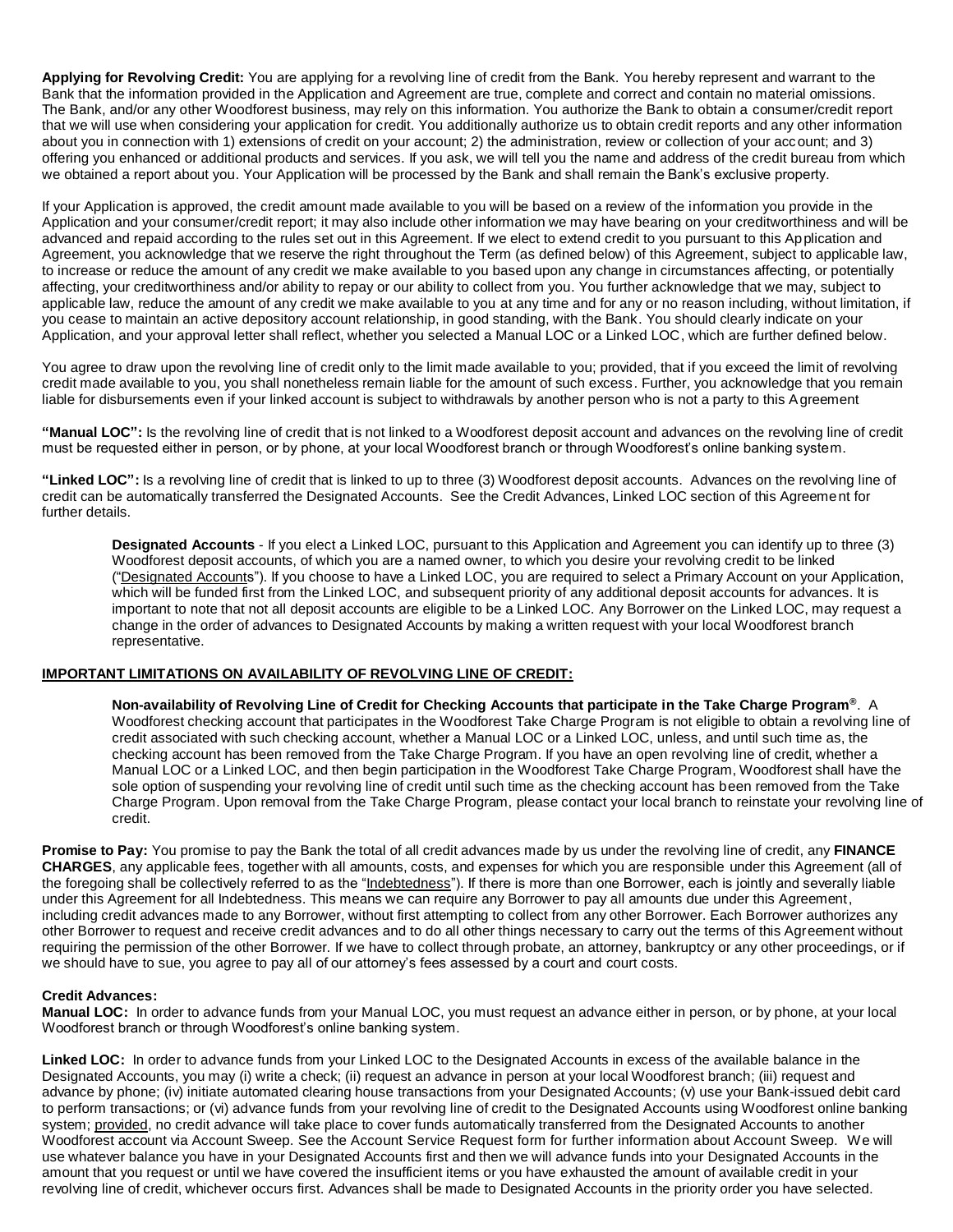**NOTICE: The revolving line of credit available funds, are not included or displayed in your Designated Account's available balance at ATM's, the teller line, Online Banking, our Telephone Banking System, or on Email Notifications. If you select a Linked LOC, your transactions completed using an ATM, at the teller line, and on Online Banking will be approved by taking into consideration your revolving line of credit's available funds at the time of said transactions.**

**Computing the Finance Charges:** The day an advance is added to your account, **FINANCE CHARGES** begin to accrue. Accordingly, no grace period exists. But, only the portion of your revolving line of credit that is actually advanced will be charged. This is the method by which **FINANCE CHARGES** will be computed. We figure the interest charge on your account by applying the periodic rate of .04381% for an ANNUAL PERCENTAGE RATE of 15.99% to the "daily balance" of your account for each day in the billing cycle. "Daily balance" is figured by taking the beginning balance each day of the credit portion of your account, adding any new advances, and subtracting any payments and/or credits.

**Monthly Statement:** You will receive a monthly statement that will reflect the activity in your revolving line of credit including minimum payment due and the due date for the current billing period.

**Payments:** Payments will be due on the date specified in the monthly statement. The initial payment will be due approximately 35 days from the Effective Date, as defined under "Term". Every month Indebtedness is outstanding, you will be responsible for a minimum monthly payment equal to the sum of (i) the greater of 1) \$25.00 or 2) 5% of your outstanding balance for the current billing period, plus (ii) accrued interest along with any and all past due amounts including any unpaid late payment fees previously assessed (the "Minimum Monthly Payment Amount").

**Manual LOC:** For a Manual LOC, you must make your payments either in person at your local Woodforest branch, by mail to Woodforest's address below or through Woodforest's online banking system. You may also designate a deposit account number, of which you are a named owner, for Woodforest to debit (referred to as an "Automatic Debit"). Woodforest will automatically debit the account on the payment due date for the Minimum Monthly Payment Amount unless payment has already been made for that billing period by one of the methods listed above. Please contact your local branch to establish an automatic debit payment.

**Linked LOC:** If you choose a Linked LOC, automatic payments are required and a payment schedule will be established upon loan approval. Payments will be attempted from each linked account, in the priority order you have selected. You hereby authorize us to post (i) debits to the Designated Account(s) to satisfy the Minimum Monthly Payment (as defined above) and to correct clerical or administrative errors, and (ii) credits to the Designated Account if we deem it necessary.

Any payments not directly debited by the Bank should be made as follows:

| Mail your payment to:                    | <b>Other Acceptable Payment Methods:</b> |                                                    |  |
|------------------------------------------|------------------------------------------|----------------------------------------------------|--|
| Woodforest National Bank                 |                                          | Contact Woodforest Customer Care at (877) 968-7962 |  |
| P.O. Box 7889<br>The Woodlands, TX 77387 | Electronic Funds Transfer                |                                                    |  |
|                                          | Monev Order                              |                                                    |  |
|                                          | Other Instruments in U.S. dollars        |                                                    |  |
|                                          |                                          |                                                    |  |

**Late Payment Fees; Effect of Late Payment:** If we do not receive a payment from you for any given billing period in an amount at least equal to the Minimum Monthly Payment within ten (10) days (including Sundays and holidays) after the applicable payment due date (each a "Missed Payment"), you will be charged a late payment fee equal to the lesser of (i) five dollars (\$5.00), or (ii) five percent (5%) of the Minimum Monthly Payment that was not made or timely made. Such late payment fees will be assessed for each billing period during the Term in which a Missed Payment occurs. Notwithstanding anything in this Agreement to the contrary, upon the occurrence of a Missed Payment, you will no longer have the right to obtain credit advances under the revolving line of credit until you remit payment in ful l to us for such Missed Payment(s).

**Right of Offset:** To the extent permitted by applicable law, we reserve the right of offset in all of your accounts with us (whether checking, savings, or some other account but excluding IRAs or escrow accounts), including without limitation, all accounts you may open in the future.

**Term:** The revolving line of credit will begin as of the date we notify you that you have satisfied all of our eligibility and underwriting requirements and the revolving line of credit is made available to you (the "Effective Date"). Commencing on the Effective Date, you may obtain credit advances up to the amount of credit made available to you for a period of twenty-four (24) months, ending on the 21<sup>st</sup> day of the 24<sup>th</sup> month from the Effective Date, (the "Term"), unless this Agreement and/or the revolving line of credit is suspended or terminated by you or us prior to the expiration of the Term pursuant to the express terms hereof. Upon the expiration of the Term, you will no longer have the right to obtain credit advances under the revolving line of credit and you must repay all Indebtedness owing by you to us pursuant to the terms and conditions hereof.

**Suspension or Termination for Default:** If (i) you fail to comply with any term, condition, or provision of this Agreement, (ii) you do not make a payment when due or if we in good faith become doubtful of your ability to repay, (iii) any representation or statement made or furnished to the Bank by, or on behalf of, you under the Application and/or this Agreement is false or misleading in any material respect, either now or at the time made or furnished, (iv) you die, become insolvent, or file a petition in bankruptcy or similar proceedings or are adjudged bankrupt, (v) a receiver is appointed for you, your property or assets, (vi) this Agreement is terminated by us or you as expressly provided in this Agreement, or (vii) in the case of a Linked LOC, the Designated Account is, or becomes, subject to excessive monitoring or any offset(s), encumbrance(s), garnishment(s), or other lien(s) in favor of any person other than the Bank (each of the foregoing shall individually and collectively be referred to as a "Default"), then we may at any time thereafter either (in our sole and absolute discretion) (a) suspend your revolving line of credit (and its revolving features), or (b) terminate this Agreement and the revolving line of credit. If we elect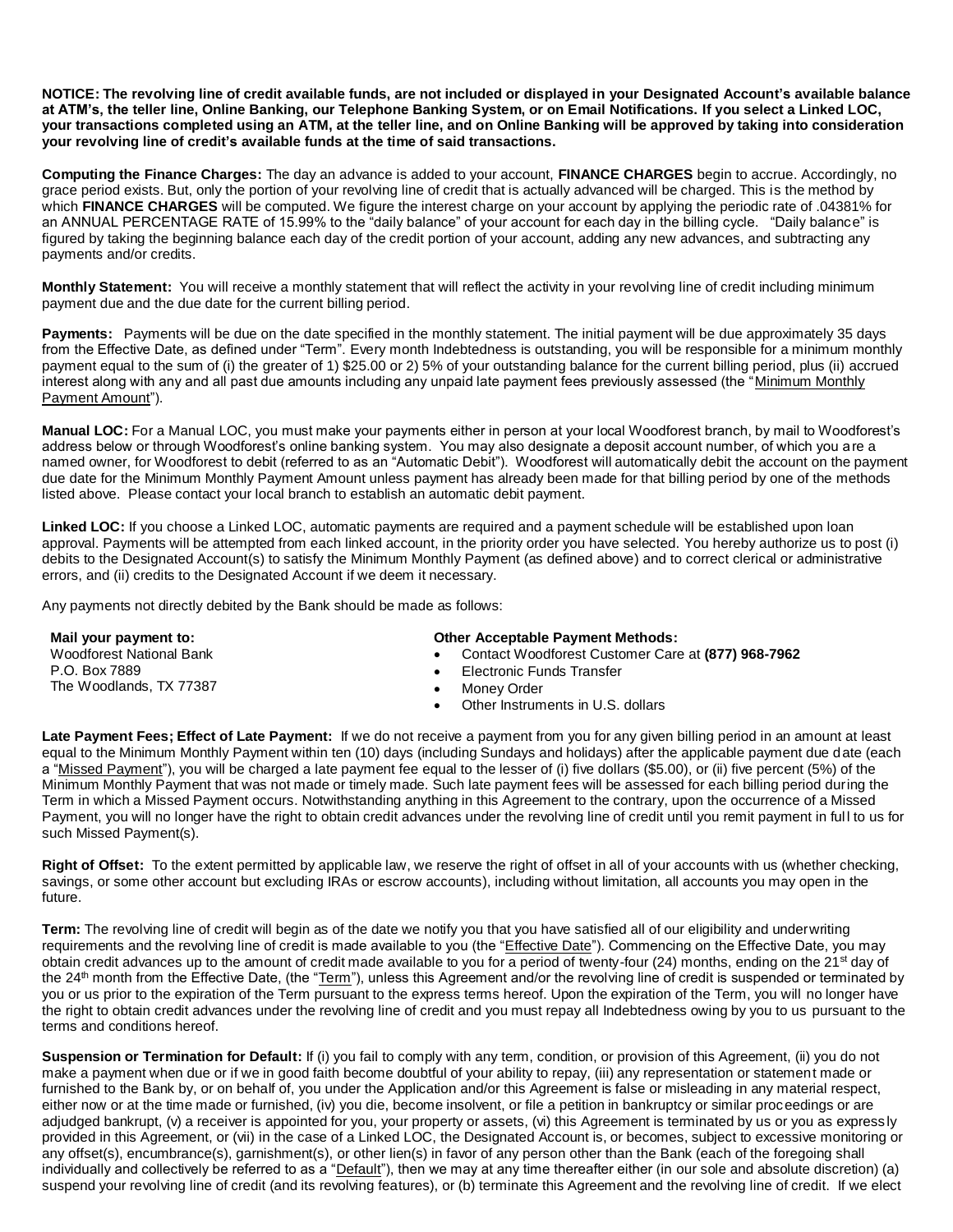to terminate this Agreement and your revolving line of credit, we may either (in our sole and absolute discretion) (a) require you to make monthly payments in an amount sufficient to repay all Indebtedness over a term to be determined by us, or (b) terminate the revolving line of credit, in which case the Indebtedness that you owe will be due immediately and payable in full. We may hire an attorney to help collect the Indebtedness subject of this Agreement if you do not pay when due, and you agree to pay all of our court costs and attorney's fees assessed by a court. Notwithstanding anything in this Agreement to the contrary but subject to applicable law, we may terminate this Agreement or revoke your right to use your revolving line of credit, along with your right to future advances, at any time and for any or no reason including, without limitation, if you cease to maintain an active depository account relationship, in good standing, with the Bank.

**Termination by you:** To terminate the revolving line of credit prior to the expiration of the Term, you must send a written request to Woodforest National Bank, P.O. Box 7889, The Woodlands, TX 77387-7889 or visit your local branch and request termination in person. Despite termination, your obligations under this Agreement will remain in force and effect until you have paid us all amounts due under this Agreement. Notwithstanding the foregoing, any request by you to terminate this Agreement or the revolving line of credit will be effective only after we have had a reasonable opportunity to act on such request. Once terminated, you will be required to make payments under the terms of this Agreement.

**Effect of Termination:** The termination of this Agreement, whether initiated by us or you, will not affect any of our rights or your obligations under this Agreement, including without limitation, your obligation to repay any amounts you owe us according to the terms of this Agreement, and any amendments made to this Agreement, which have arisen before the effective date of the termination of this Agreement, even if we allow an advance to be processed or posted with your Designated Account after this Agreement has been terminated.

**Changes to this Agreement:** You agree that we may, in our sole discretion from time to time but subject to applicable law, change any of the terms, conditions, and/or provisions of, or add new terms, conditions, or provisions to, this Agreement relating to your revolving line of credit (including, without limitation, increasing any rate of **FINANCE CHARGE**, increasing or adding fees or charges (including annual fees), changing the method of computing balances subject to **FINANCE CHARGE**, changing your credit limit or changing the date upon which any **FINANCE CHARGES** begin to accrue) by giving notice to you in accordance with applicable law including in accordance with Section 303.103 of the Texas Finance Code. Subject to applicable law, any such changes will apply to your outstanding balance of the revolving line of credit on the effective date of the change and to any future balances created after that date. You will be deemed to accept all such changes accompanying the notice if you do not send us a notice to the contrary in a timely manner. In the event that you reject any changes to this Agreement, we may terminate this Agreement and your ability to make advances from the revolving line of credit and you will be obligated to repay us all Indebtedness as provided herein. No change to any term of this Agreement will affect your obligation to pay all Indebtedness owing under this Agreement.

Any Borrower on the Manual or Linked LOC, may request certain changes in the operation of this Manual or Linked LOC, including change in order of advances, re-instatement of the revolving line of credit after removal from the Take Charge Program, change between Manual and Linked LOC, or establishment of an automatic debit payment by requesting such change in writing at any Woodforest branch convenient for you.

**Waiver of Rights:** Except as may be prohibited by law or regulation, you agree to waive any right you may have for us to: act promptly in bringing any action(s) against you (known as diligence); demand payments of amounts due (known as presentment); notify you of the acceleration of any Indebtedness by us; obtain an official certification of non-payment (known as protest); and to give notice that amounts due will not be paid (known as notice of dishonor or notice of default and non-payment).

**Waiver of Jury Trial:** You waive a trial by jury of any or all issues arising in any action or proceeding between the parties hereto or their successors arising from or relating to this Agreement or any of its provisions.

**Delay in Enforcement:** Subject to applicable law, we may at any time and in our sole discretion delay or waive enforcing any of our rights or remedies under this Agreement or under applicable law without losing any of those or any other rights or remedies. Even if we do not enforce our rights or remedies at any one time, we may enforce them at a later date. For example, we may accept late payments or payments that are marked "payment in full" or with other restrictive endorsements without losing any of our rights under this Agreement.

**Severability:** If any provision of this Agreement is deemed to be void or unenforceable by a court of competent jurisdiction, any governmental agency, or an arbitrator, that provision will continue to be enforceable to the extent permitted by that court, agency, or arbitrator, and the remainder of that provision will no longer be considered as part of this Agreement. All other provisions of this Agreement will, however, remain in full force and effect.

**Governing Law:** This Agreement is entered into between you and us in the State of Texas, and your revolving line of credit and this Agreement, and any claim, dispute or controversy arising from or relating to your revolving line of credit or this Agreement, whether based in contract, tort, fraud or otherwise, is governed by, and construed in accordance with, the laws of the State of Texas and applicable federal laws and regulations, without regard to Texas' conflict of laws principles or your place of residence. The legality, enforceability and interpretation of this Agreement and the amounts contracted for under the Agreement also are governed by Texas law, specifically Chapter 346 of the Texas Finance Code, and all amounts granted under this Agreement are extended from the State of Texas.

## **IT IS NOT THE INTENTION OF THE PARTIES THAT ANYTHING IN THIS AGREEMENT SHOULD RESULT IN THE ASSESSMENT OF INTEREST, FEES OR CHARGES IN EXCESS OF THOSE PERMITTED BY APPLICABLE LAW. IF ANY INTEREST, FEE OR CHARGE ASSESSED UNDER THIS AGREEMENT IS FINALLY DETERMINED TO BE IN EXCESS OF THAT PERMITTED BY APPLICABLE LAW, THE EXCESS AMOUNT WILL BE APPLIED TO REDUCE THE OUTSTANDING BALANCE IN YOUR ACCOUNT OR, IF THERE**

**IS NO OUTSTANDING BALANCE, WILL BE REFUNDED TO YOU.** Under no circumstances (and notwithstanding anything in this Agreement to the contrary) shall the interest charged, collected, or contracted for in connection with the loan evidenced hereby exceed the Maximum Rate (as defined herein). The term "Maximum Rate" shall mean the maximum rate of interest which maybe contracted for,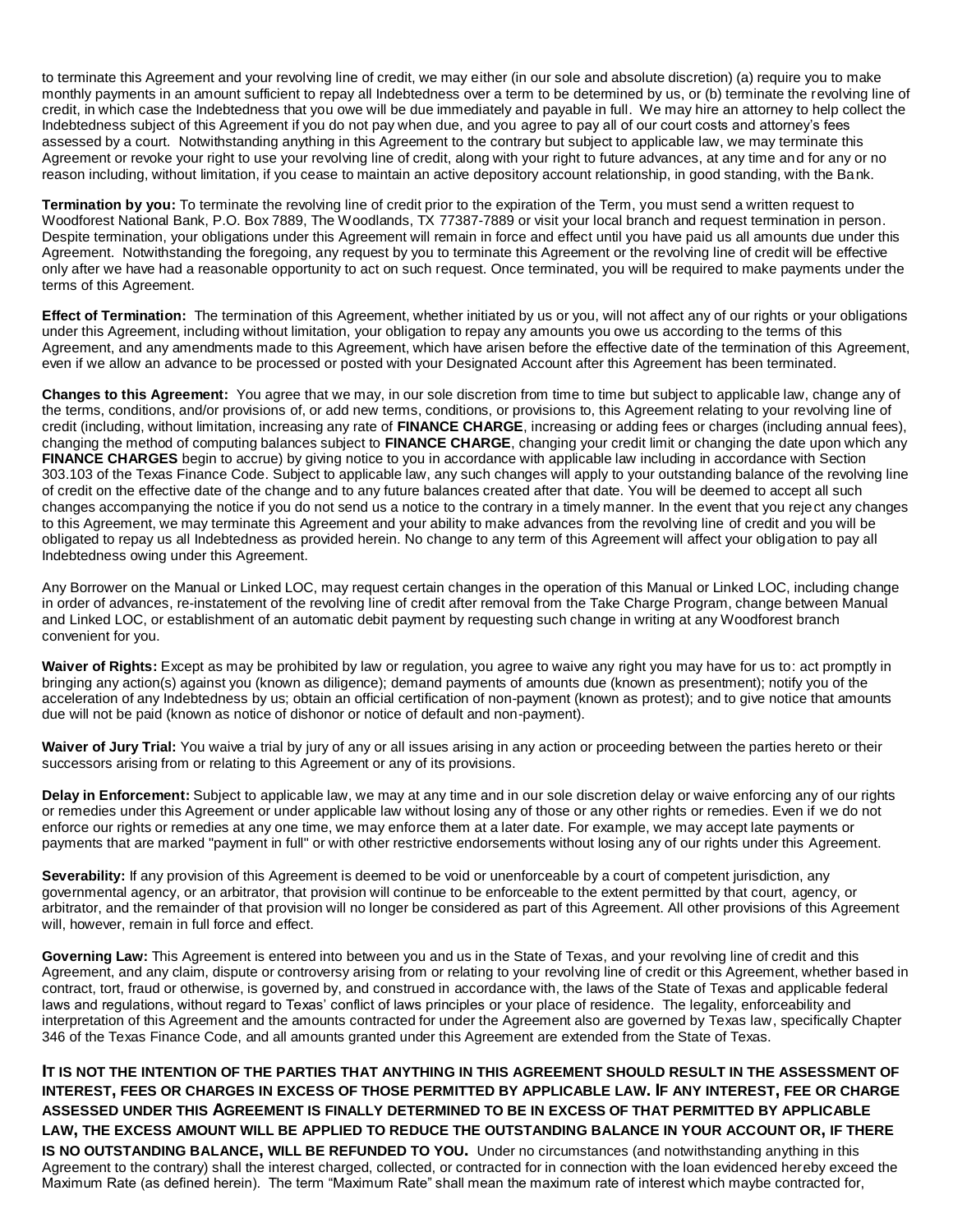charged, taken, received or reserved by Bank in accordance with the applicable laws of the State of Texas (or applicable United States federal law to the extent that such law permits Bank to contract for, charge, take, receive or reserve a greater amount of interest than under Texas law), taking into account all Charges (as defined below) made in connection with the loan evidenced by this Agreement. The interest rate under this Agreement has been implemented under the "Weekly Ceiling" as referred to in Sections 303.002 and 303.003 of the Texas Finance Code. As used hereunder, the term "Charges" shall mean all fees, charges and/or any other things of value, if any, contracted for, charged, taken, received or reserved by Bank in connection with the transactions relating to this revolving line of credit, the Agreement, and any related documentation that evidences or comprises the loan subject of this Agreement, which are treated as interest under applicable law. Borrower does not agree or intend to pay, and Bank does not intend to contract for, charge, collect, take, reserve or receive, any amount in the nature of interest or in the nature of a fee for the loan evidenced by this Agreement, which would in any way or event (including demand, prepayment, or acceleration) cause Bank to contract for, charge, collect, take, reserve or receive more than the maximum Bank would be permitted to contract for, charge, collect, take, reserve or receive by federal law or the law of the State of Texas (as applicable). All sums paid or agreed to be paid to Bank for the use, forbearance or detention of sums due hereunder shal l, to the extent permitted by applicable law, be amortized, prorated allocated and spread throughout the full Term of the loan evidenced by this Agreement until payment in full so that the rate or amount of interest on account of the loan evidenced hereby does not exceed the applicable usury ceiling.

**Entire Agreement:** You acknowledge that this Agreement (including the Application and any written approval notification we provide to you in which we disclose the amount of credit we agree to extend to you), as expressly amended by us in writing from time to time, is the entire agreement between you and us relating to the revolving line of credit and the subject matter hereof and supersedes, and may not be contradicted by, evidence of any prior or contemporaneous written or oral communications and understandings between you and us concerning this Agreement or the revolving line of credit, except pursuant to such written amendments to the Agreement issued by us from time to time. **You agree to accept an electronic duplicate or digital image of the Application and this Agreement as a true and correct original and admissible as best evidence to the extent permitted by applicable law, or a court or arbitrator with proper jurisdiction. You hereby waive any and all rights to claim, for any and all purposes whatsoever, that electronic copies or imaged copies of Application and this Agreement are not originals thereof.** Notwithstanding the foregoing, you acknowledge that except as provided herein, nothing in this Agreement is intended to supersede, amend, replace, or contradict any terms, conditions, and/or provisions applicable to (i) the Designated Account, or (ii) any other written agreement between you and us, whether now existing or hereafter arising.

#### NOTICE OF NO ORAL AGREEMENTS. THIS WRITTEN LOAN AGREEMENT REPRESENTS THE FINAL AGREEMENT BETWEEN THE **PARTIES AND MAY NOT BE CONTRADICTED BY EVIDENCE OF PRIOR, CONTEMPORANEOUS OR SUBSEQUENT ORAL AGREEMENTS OF THE PARTIES. THERE ARE NO UNWRITTEN ORAL AGREEMENTS BETWEEN THE PARTIES.**

**E-Delivery and Counterparts:** You agree that manually signed copy of this Agreement delivered by facsimile, e-mail, or other means of electronic transmission shall have the same legal effect as delivery of an original signed copy of this Agreement. You agree that this Agreement may be executed in one or more counterparts, each of which will be deemed to be an original copy of this Agreement and all of which, when taken together, will be deemed to constitute one and the same Agreement.

**Miscellaneous:** You may not sell, assign or transfer any rights and/or obligations under the revolving line of credit, or any of your rights and/or obligations under this Agreement, and any such action by you shall be void *ab initio*. We may, however, sell, assign or transfer your account, the revolving line of credit, this Agreement, and/or any balance due thereunder, and our rights and obligations under this Agreement to another bank, company, or person without prior notice to, or consent by, you, which notice or consent is hereby waived. That transferee or assignee will take our place in this Agreement.

## **ARBITRATION PROVISION**

A. *Arbitration of Claims*. Except as expressly provided herein, any claim, dispute or controversy (whether based upon contract; tort, intentional or otherwise; constitution; statute; common law; or equity and whether pre-existing, present or future), including initial claims, counter-claims, cross-claims and third-party claims, arising from or relating to (i) any ReLi LOC; (ii) any depository account; (iii) any product, fee, or service relating to the depository account (e.g., internet banking, payment/access devices, overdraft protection, direct deposit, etc.); (iv) the marketing or advertising of the loan, account or related products or services; (v) the Agreement; (vi) this Arbitration Provision, including the validity, enforceability, interpretation, scope, or application of the Arbitration Provision and this arbitration provision; and (vi) any other agreement or instrument relating to the Reli LOC, depository account or any related product or service (whether one or more, the *"Claims")* shall be decided, upon the election of you or the Bank (or the Bank's agents, employees, successors, representatives, affiliated companies, or assigns), by binding individual arbitration pursuant to this arbitration provision and the applicable rules and procedures of the American Arbitration Association ("AAA"), which shall serve as the arbitration administrator. You may obtain copies of the current rules, procedures, forms, and instructions for initiating an arbitration (the "AAA Rules") with the AAA by contacting the AAA on the web at www.adr.org or by writing to the AAA at 1633 Broadway, 10th Floor, New York, NY 10019. If the AAA is unavailable for any reason, any party may then petition a court of competent jurisdiction under 9 U.S.C. § 5 to appoint the arbitrator. This paragraph expressly delegates all decisions regarding the enforceability, validity, formation, or scope of this Arbitration Provision (including, but not limited to, challenges based on unconscionability, public policy, vindication of rights, or otherwise) to the arbitrator.

B. *Other Claims Subject to Arbitration*. In addition to any Claims brought by either you or the Bank, Claims made by or against anyone connected with you or the Bank or claiming through you or the Bank (including an account co-borrower or co-owner, additional payment/access device holder/user, employee, agent, representative, affiliated company, predecessor or successor, heir, assignee, or trustee in bankruptcy) shall be subject to arbitration as described herein.

**Exceptions**. The Bank agrees not to invoke its right to arbitrate any Claims you bring in small claims court or an equivalent court so long as such Claims is/are pending only in that court and brought and maintained only on an individual basis by you. You or the Bank can exercise any lawful rights or use other available remedies to (i) interplead funds if claims to account funds are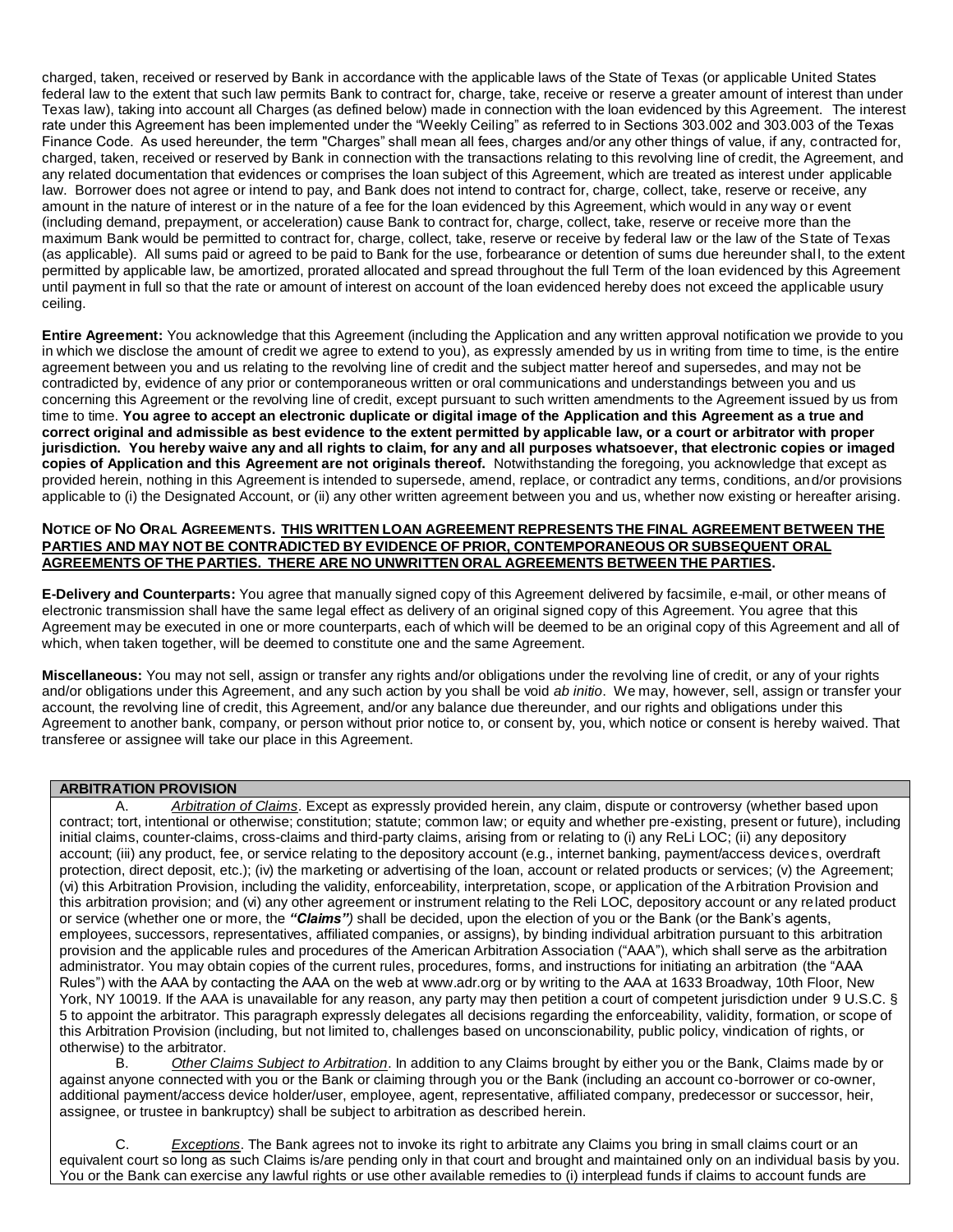made by several parties, (ii) exercise self-help remedies, including setoff rights, or (iii) obtain provisional or ancillary remedies such as injunctive relief to protect the rights or property of the party seeking such relief, attachment, garnishment, or appointment of a receiver by a court of competent jurisdiction (if arbitration is later elected, the arbitrator shall have the power to vacate and/or stay any such orders granting injunctive relief). The exercise of any of these rights or remedies or the filing of any action in court shall not be deemed to waive the right to elect binding arbitration of any Claims upon the filing of a counterclaim, crossclaim, third-party claim or the like by either you or the Bank in response to any such action.

D. *Procedures*. For information on initiating arbitration, contact the AAA on the web at www.adr.org or by writing to the AAA at 1633 Broadway, 10th Floor, New York, NY 10019. If either party initiates any court or other similar proceeding regarding any Claims, the other party may elect to arbitrate those Claims by commencing an arbitration proceeding and/or moving to compel arbitration. The arbitration shall follow the AAA Rules, except when there is a conflict or inconsistency between the AAA Rules and this Arbitration Provision, in which case this Arbitration Provision shall govern. Any arbitration hearing for any Claims shall take place within the federal judicial district in which you reside, or by telephone, or at such other reasonably convenient location as agreed by the parties. The arbitrator shall follow applicable substantive law consistent with the Federal Arbitration Act, 9 U.S.C. § 1 *et seq.* (the "FAA") and shall honor all claims of privilege and confidentiality recognized at law. The arbitrator shall be empowered to grant whatever relief would be available in court under law or in equity. This Arbitration Provision is made pursuant to a transaction involving interstate commerce, and shall be governed by and construed in accordance with the FAA.

E. *Arbitration Fees*. If you initiate an arbitration under this Arbitration Provision and if the aggregate amount of your Claims does not exceed, or is not reasonably anticipated to exceed, \$75,000, the Bank will promptly reimburse you for your payment of all AAA filing, administration, and arbitrator fees; if you are unable to pay the fees, the Bank will pay them directly upon receiving a written request sent to the Bank at: Woodforest National Bank, Attn: Legal Department/Dispute Resolution, P.O. Box 7889, The Woodlands, Texas 77387-7889. If, however, the arbitrator finds that either the substance of your Claims or the relief sought by you is frivolous or brought for an improper purpose (as measured by the standards in Federal Rule of Civil Procedure 11(b)), then the payment of all such fees will be governed by the AAA Rules. In such case, you agree to reimburse the Bank for all monies disbursed by the Bank that are otherwise your obligation to pay under the AAA Rules. If the aggregate amount of your Claims exceeds, or is reasonably anticipated to exceed, \$75,000 in damages, the payment of these fees will be governed by the AAA Rules.

F. *Attorneys' Fees*. Although under some other agreements relating to the ReLi LOC or the depository account the Bank may have a right to an award of attorneys' fees and expenses in an arbitration, the Bank will not seek such an award or claim such fees unless the substance of your Claims or the relief sought by you is deemed by the arbitrator to be frivolous or brought for an improper purpose (as measured by the standards in Federal Rule of Civil Procedure 11(b)).

G. *Invalidity; Severability*. This Arbitration Provision shall survive termination or suspension of the account or the Agreement. If any term or provision of this Arbitration Provision is deemed invalid, illegal, unenforceable, or lacking in mutuality, it shall not invalidate the remaining portions of this Arbitration Provision, which shall be interpreted and enforced without regard to the invalid, illegal, unenforceable, or non-mutual term or provision; provided, however, if the limitations on class, representative, or multi-party actions are struck in a proceeding brought on a class, representative, or multi-party basis, without impairing the right to appeal such decision, this entire Arbitration Provision (other than this proviso) shall be null and void in such proceeding. The parties agree that the terms and conditions of this Arbitration Provision are severable from the terms and conditions of the Agreement and, in the event that the remaining provisions of this Arbitration Provision become null and void as described in the preceding sentence, nothing should be construed to invalidate any provisions contained in the Agreement solely as a result of the remaining provisions of this Arbitration Provision becoming null and void. In no event shall a class arbitration be authorized or permitted under this Arbitration Provision.

H. *Miscellaneous*. You acknowledge that you have read this Arbitration Provision carefully, agree to its terms, and are entering into the Arbitration Provision voluntarily and not in reliance on any promises or representations whatsoever except those expressly contained herein. The Arbitration Provision constitutes the entire agreement with respect to the subject matter hereof and supersedes all previous agreements, written or oral, between the parties related to the Agreement. If either party elects arbitration of particular Claims, this Arbitration Provision cannot be amended or terminated with respect to the arbitration of such Claims, except by mutual agreement. A failure or delay of either party to exercise any right or remedy will not constitute a waiver of the right or remedy by that party. If a third party seeks to, or a court allows a third party to, represent either party on a class, representative, or multi-party basis with respect to any Claims, either party shall continue to have the right to enforce individual arbitration of those Claims under this Arbitration Provision. This Arbitration Provision will be binding upon and will inure to the benefit of the parties and their respective heirs, executors, administrators, successors and assigns. To the extent that any conflict exists between the terms and conditions of the Agreement and the terms and conditions of this Arbitration Provision, the terms and conditions of this Arbitration Provision shall control as to arbitration procedures and results.